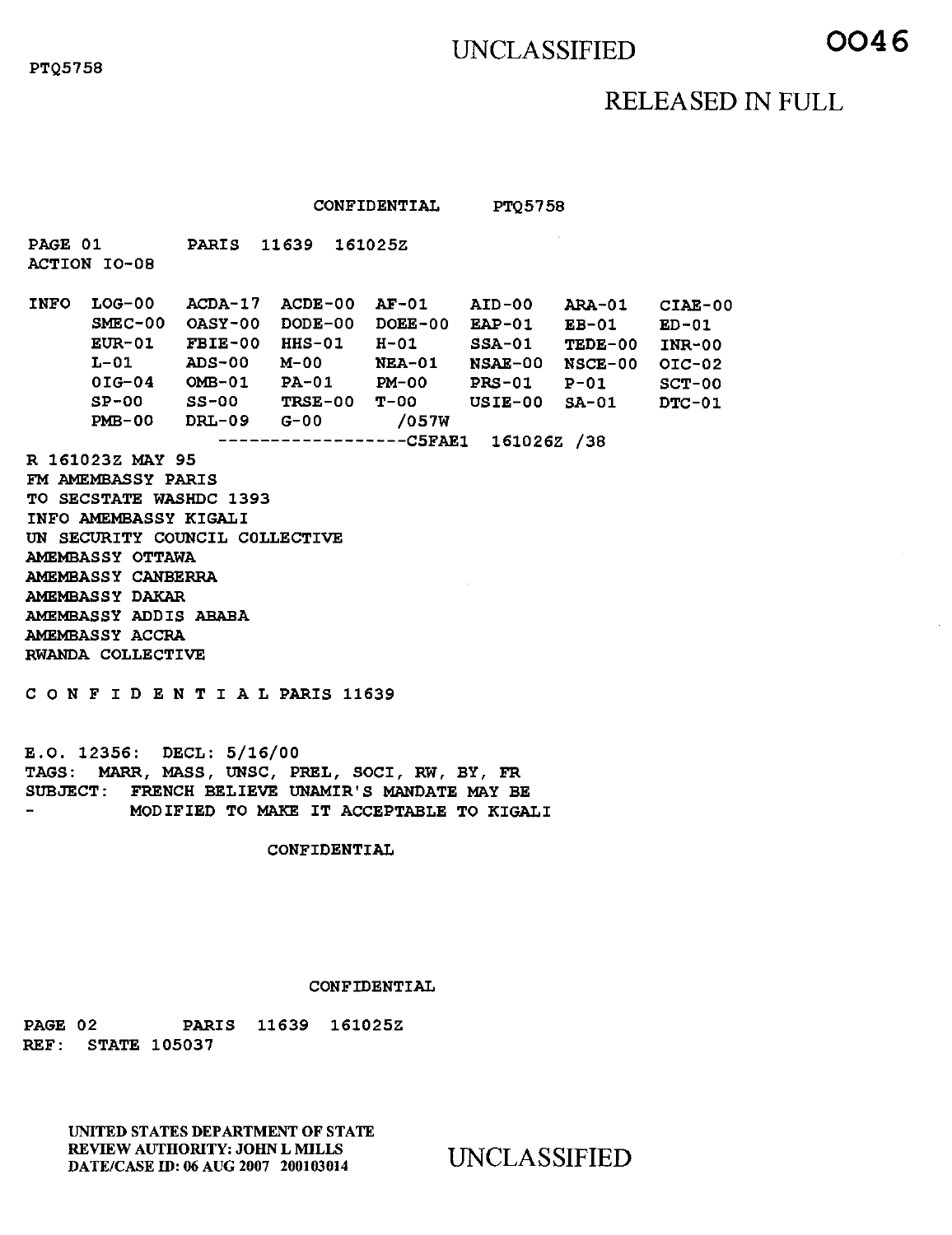1. CONFIDENTIAL - ENTIRE TEXT.

2. SUMMARY: THE GOF BELIEVES THAT UNAMIR'S MANDATE MAY BE MODIFIED ENOUGH TO MAKE IT ACCEPTABLE TO THE KIGALI GOVERNMENT (GOR). HOWEVER, THE NEW MANDATE MUST NOT EXCESSIVELY LIMIT UNAMIR. QUAI CONTACTS NOTED THAT THE MOST BASIC ELEMENTS OF UNAMIR'S MANDATE -- PERSONAL SECURITY OF CITIZENS, INCLUDING REFUGEES, AND SECURE DELIVERY OF HUMANITARIAN AID -- HAVE NOT YET BEEN ACHIEVED. WHILE THE GOR IS BALKING AT RENEWAL OF A MANDATE WHICH HIGHLIGHTS ITS OWN FAILINGS, THE GOF CONTENDS THAT EMPHASIZING ELEMENTS OF RECONCILIATION AND THE ESTABLISHMENT OF A CIVILIAN POLICE FORCE COULD MAKE A RENEWED MANDATE ACCEPTABLE TO THE GOR. EXTERNAL ELEMENTS, SUCH AS SAFE CORRIDORS FOR REFUGEES' RETURN, COULD ALSO BE INCLUDED. END SUMMARY.

3. QUAI IO AFRICA DESK OFFICER CLAIRE LIGNIERES AND QUAI RWANDA DESK OFFICER JEAN-ULRIC CILLARD TOLD US MAY 15 THAT THE GOF IS CONVINCED UNAMIR SHOULD NOT BE DISCONTINUED, DESPITE THE GOR'S NEGATIVE SIGNALS (REFTEL). THE GOF BELIEVES THE GOR MAY BE CONVINCED TO CONTINUE UNAMIR AS A CHAPTER VI OPERATION, ALTHOUGH LIGNIERES AND CILLARD CONCEDED IT WILL REQUIRE DELICATE NEGOTIATIONS. A FORMULA FOR THE NEW MANDATE MUST BE FOUND WHICH WILL ALLOW UNAMIR TO CONTINUE ITS BASIC OPERATIONS AND AT THE SAME TIME ALLOW THE GOR TO "SAVE FACE." "SAVING FACE" FOR THE GOR WOULD MEAN THAT UNAMIR'S PRIMARY MISSIONS OF ENSURING CITIZENS' CONFIDENTIAL

#### CONFIDENTIAL

PAGE 03 PARIS 11639 161025Z (INCLUDING REFUGEES) PERSONAL SECURITY AND SECURE DELIVERIES OF AID WOULD BE DE-EMPHASIZED AND THE POLITICAL ASPECTS OF UNAMIR'S MISSION -- PROMOTING RECONCILIATION THROUGH MEDIATION -- WOULD ASSUME PROMINENCE. LIGNIERES CLAIMED THAT BY TAKING NOTE OF THE GOR'S SENSITIVITIES AND EMPHASIZING THE EVOLVING NATURE OF UNAMIR AS THE SITUATION ITSELF CHANGES, UNAMIR WOULD BE ABLE TO REMAIN A CHAPTER VI OPERATION AND CARRY ON WITH ITS WORK.